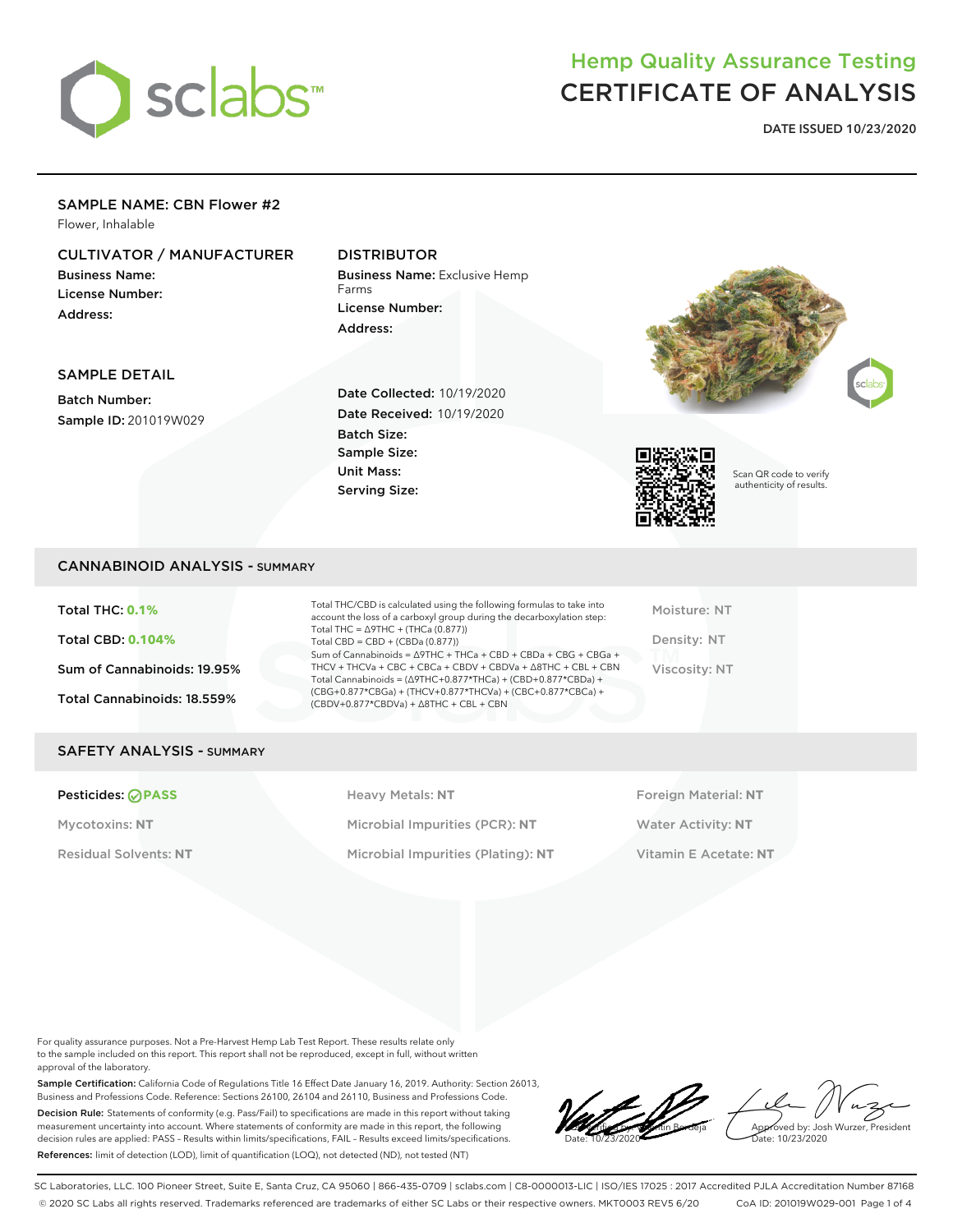

**CBN FLOWER #2 | DATE ISSUED 10/23/2020**



Tested by high-performance liquid chromatography with diode-array detection (HPLC-DAD).

**Method:** QSP 1157 - Analysis of Cannabinoids by HPLC-DAD

TOTAL THC: **0.1%** Total THC (∆9THC+0.877\*THCa)

#### TOTAL CBD: **0.104%**

Total CBD (CBD+0.877\*CBDa)

#### TOTAL CANNABINOIDS: 18.559%

Total Cannabinoids (Total THC) + (Total CBD) + (Total CBG) + (Total THCV) + (Total CBC) + (Total CBDV) + ∆8THC + CBL + CBN

#### TOTAL CBG: 10.41%

Total CBG (CBG+0.877\*CBGa)

#### TOTAL THCV: ND Total THCV (THCV+0.877\*THCVa)

TOTAL CBC: 0.36%

Total CBC (CBC+0.877\*CBCa)

#### TOTAL CBDV: ND Total CBDV (CBDV+0.877\*CBDVa)

#### **CANNABINOID TEST RESULTS -** 10/23/2020

| <b>COMPOUND</b>            | LOD/LOQ<br>(mg/g) | <b>MEASUREMENT</b><br><b>UNCERTAINTY (mg/g)</b> | <b>RESULT</b><br>(mg/g) | <b>RESULT</b><br>(%) |
|----------------------------|-------------------|-------------------------------------------------|-------------------------|----------------------|
| <b>CBGa</b>                | 0.1 / 0.4         | ±7.70                                           | 111.3                   | 11.13                |
| $\triangle$ 8THC           | 0.05 / 0.15       | ±3.008                                          | 75.40                   | 7.540                |
| <b>CBG</b>                 | 0.2 / 0.5         | ±0.55                                           | 6.5                     | 0.65                 |
| <b>CBCa</b>                | 0.1 / 0.4         | ±0.25                                           | 2.8                     | 0.28                 |
| <b>CBDa</b>                | 0.06 / 0.17       | ±0.050                                          | 1.19                    | 0.119                |
| <b>CBC</b>                 | 0.1 / 0.2         | $\pm 0.05$                                      | 1.1                     | 0.11                 |
| <b>THCa</b>                | 0.04/0.12         | ±0.031                                          | 0.76                    | 0.076                |
| <b>CBN</b>                 | 0.07 / 0.20       | ±0.020                                          | 0.45                    | 0.045                |
| Δ9THC                      | 0.1 / 0.4         | N/A                                             | <b>ND</b>               | <b>ND</b>            |
| <b>THCV</b>                | 0.07 / 0.21       | N/A                                             | <b>ND</b>               | <b>ND</b>            |
| <b>THCVa</b>               | 0.05 / 0.15       | N/A                                             | <b>ND</b>               | <b>ND</b>            |
| <b>CBD</b>                 | 0.1 / 0.3         | N/A                                             | <b>ND</b>               | <b>ND</b>            |
| <b>CBDV</b>                | 0.1 / 0.3         | N/A                                             | <b>ND</b>               | <b>ND</b>            |
| <b>CBDVa</b>               | 0.02 / 0.06       | N/A                                             | <b>ND</b>               | <b>ND</b>            |
| <b>CBL</b>                 | 0.1 / 0.4         | N/A                                             | <b>ND</b>               | <b>ND</b>            |
| <b>SUM OF CANNABINOIDS</b> |                   |                                                 | 199.50 mg/g             | 19.95%               |

**MOISTURE TEST RESULT**

**DENSITY TEST RESULT**

**Not Tested**

#### **VISCOSITY TEST RESULT**

**Not Tested**

**Not Tested**



SC Laboratories, LLC. 100 Pioneer Street, Suite E, Santa Cruz, CA 95060 | 866-435-0709 | sclabs.com | C8-0000013-LIC | ISO/IES 17025 : 2017 Accredited PJLA Accreditation Number 87168 © 2020 SC Labs all rights reserved. Trademarks referenced are trademarks of either SC Labs or their respective owners. MKT0003 REV5 6/20 CoA ID: 201019W029-001 Page 2 of 4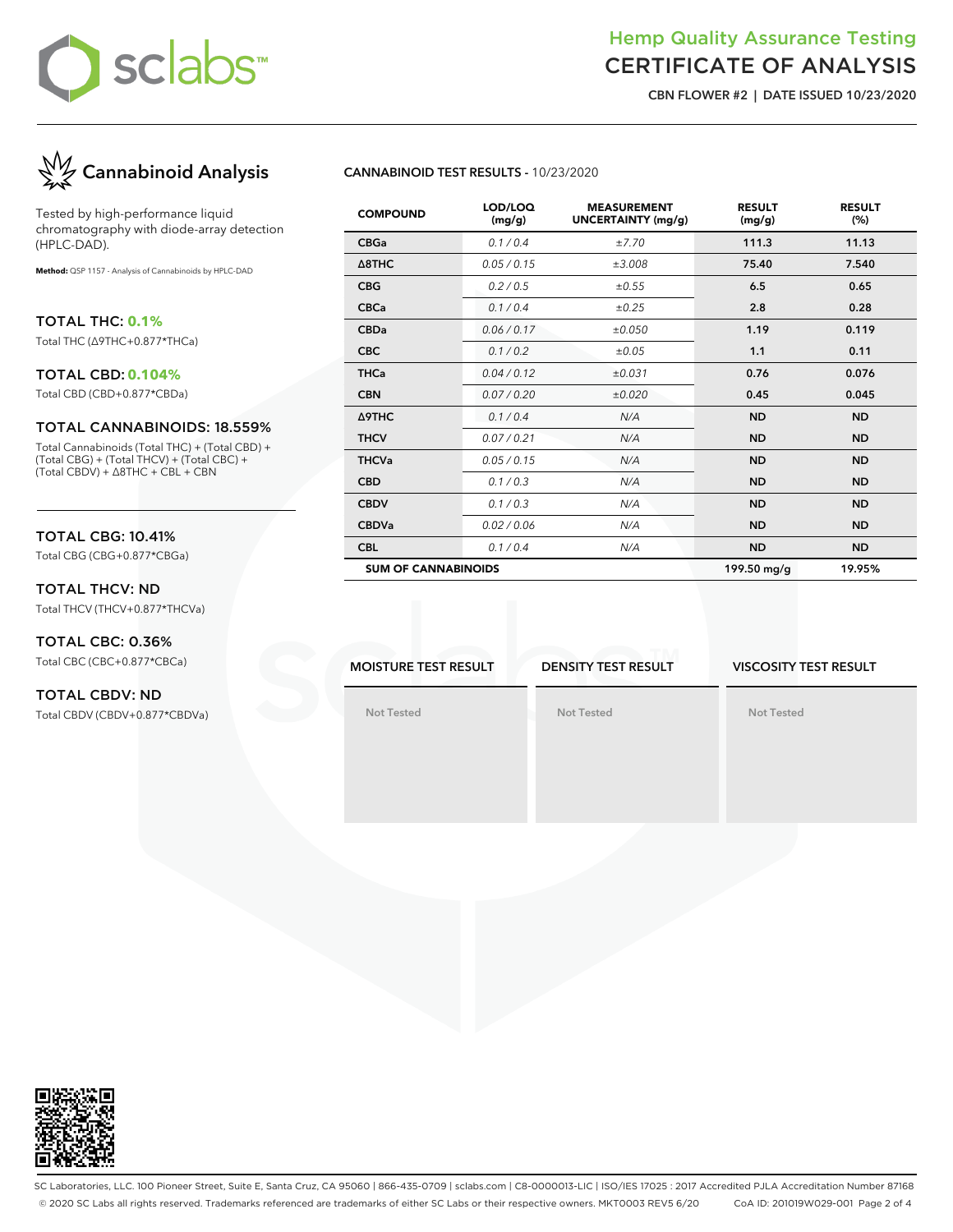

**CBN FLOWER #2 | DATE ISSUED 10/23/2020**

# **Pesticide Analysis**

#### **CATEGORY 1 AND 2 PESTICIDES**

Pesticide and plant growth regulator analysis utilizing high-performance liquid chromatography-mass spectrometry (HPLC-MS) or gas chromatography-mass spectrometry (GC-MS). \*GC-MS utilized where indicated.

**Method:** QSP 1212 - Analysis of Pesticides and Mycotoxins by LC-MS or QSP 1213 - Analysis of Pesticides by GC-MS

### **CATEGORY 1 PESTICIDE TEST RESULTS -** 10/21/2020 **PASS**

| <b>COMPOUND</b>   | LOD/LOQ<br>$(\mu g/g)$ | <b>ACTION LIMIT</b><br>$(\mu g/g)$ | <b>MEASUREMENT</b><br>UNCERTAINTY (µg/g) | <b>RESULT</b><br>$(\mu g/g)$ | <b>RESULT</b> |
|-------------------|------------------------|------------------------------------|------------------------------------------|------------------------------|---------------|
| Aldicarb          |                        |                                    |                                          | <b>NT</b>                    |               |
| Carbofuran        |                        |                                    |                                          | <b>NT</b>                    |               |
| Chlordane*        |                        |                                    |                                          | <b>NT</b>                    |               |
| Chlorfenapyr*     |                        |                                    |                                          | <b>NT</b>                    |               |
| Chlorpyrifos      | 0.02 / 0.06            | $\geq$ LOD                         | N/A                                      | <b>ND</b>                    | <b>PASS</b>   |
| Coumaphos         |                        |                                    |                                          | <b>NT</b>                    |               |
| Daminozide        |                        |                                    |                                          | <b>NT</b>                    |               |
| DDVP (Dichlorvos) |                        |                                    |                                          | <b>NT</b>                    |               |
| Dimethoate        |                        |                                    |                                          | <b>NT</b>                    |               |
| Ethoprop(hos)     |                        |                                    |                                          | <b>NT</b>                    |               |
| Etofenprox        |                        |                                    |                                          | <b>NT</b>                    |               |
| Fenoxycarb        |                        |                                    |                                          | <b>NT</b>                    |               |
| Fipronil          |                        |                                    |                                          | <b>NT</b>                    |               |
| Imazalil          |                        |                                    |                                          | <b>NT</b>                    |               |
| Methiocarb        |                        |                                    |                                          | <b>NT</b>                    |               |
| Methyl parathion  |                        |                                    |                                          | <b>NT</b>                    |               |
| Mevinphos         |                        |                                    |                                          | <b>NT</b>                    |               |
| Paclobutrazol     |                        |                                    |                                          | <b>NT</b>                    |               |
| Propoxur          |                        |                                    |                                          | <b>NT</b>                    |               |
| Spiroxamine       |                        |                                    |                                          | <b>NT</b>                    |               |
| Thiacloprid       |                        |                                    |                                          | <b>NT</b>                    |               |
|                   |                        |                                    |                                          |                              |               |

### **CATEGORY 2 PESTICIDE TEST RESULTS -** 10/21/2020 **PASS**

| Abamectin           | 0.03/0.10   | 0.1 | N/A | <b>ND</b> | <b>PASS</b> |
|---------------------|-------------|-----|-----|-----------|-------------|
| Acephate            |             |     |     | <b>NT</b> |             |
| Acequinocyl         |             |     |     | <b>NT</b> |             |
| Acetamiprid         |             |     |     | <b>NT</b> |             |
| Azoxystrobin        | 0.01 / 0.04 | 0.1 | N/A | <b>ND</b> | <b>PASS</b> |
| <b>Bifenazate</b>   | 0.01 / 0.02 | 0.1 | N/A | <b>ND</b> | <b>PASS</b> |
| <b>Bifenthrin</b>   | 0.01 / 0.02 | 3   | N/A | <b>ND</b> | <b>PASS</b> |
| <b>Boscalid</b>     | 0.02 / 0.06 | 0.1 | N/A | <b>ND</b> | <b>PASS</b> |
| Captan              |             |     |     | <b>NT</b> |             |
| Carbaryl            |             |     |     | <b>NT</b> |             |
| Chlorantraniliprole |             |     |     | <b>NT</b> |             |

Continued on next page



SC Laboratories, LLC. 100 Pioneer Street, Suite E, Santa Cruz, CA 95060 | 866-435-0709 | sclabs.com | C8-0000013-LIC | ISO/IES 17025 : 2017 Accredited PJLA Accreditation Number 87168 © 2020 SC Labs all rights reserved. Trademarks referenced are trademarks of either SC Labs or their respective owners. MKT0003 REV5 6/20 CoA ID: 201019W029-001 Page 3 of 4